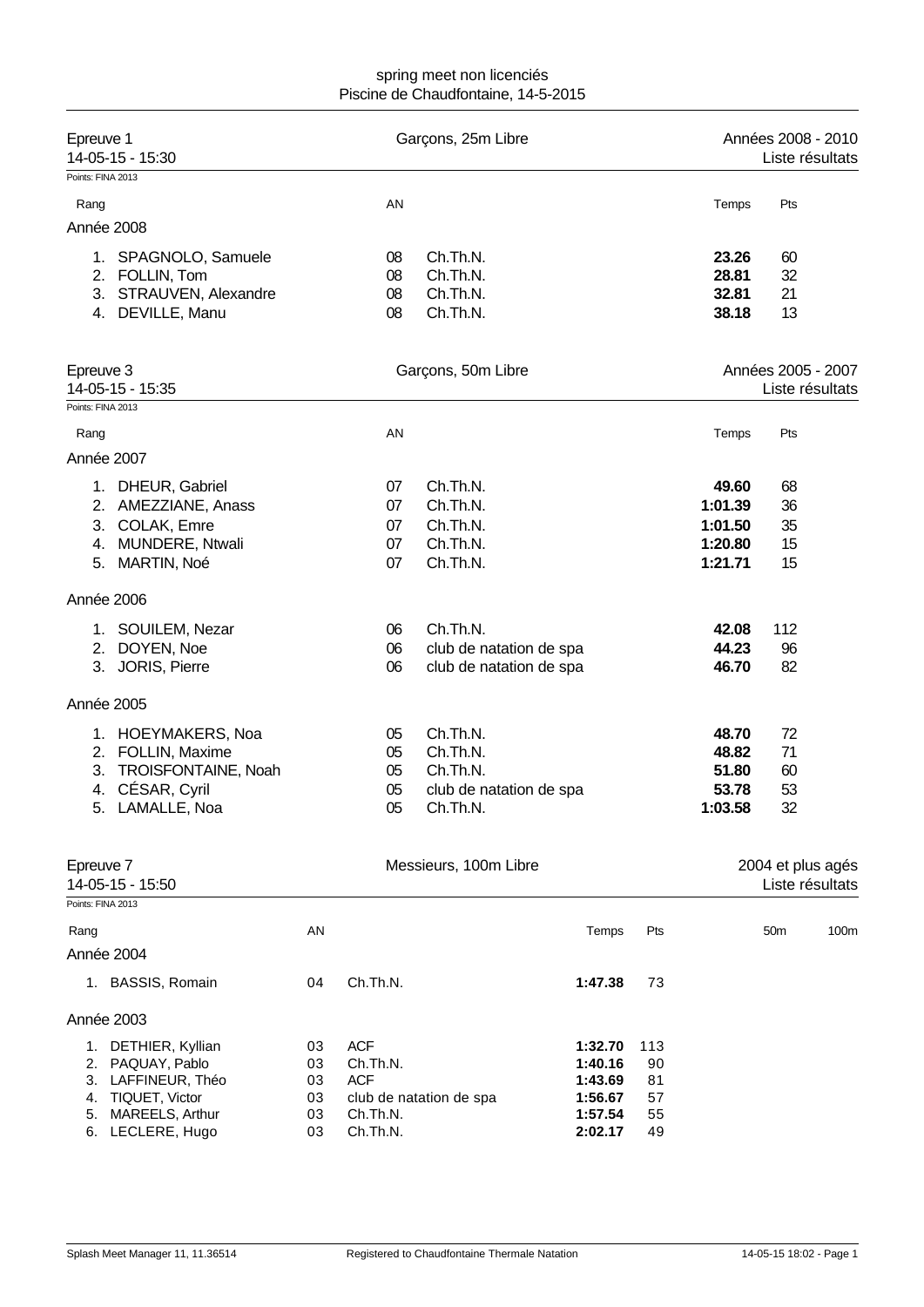|                   | Epreuve 7, Messieurs, 100m Libre                                       |                |                                        |                                     |                                   |                  |                    |                                       |
|-------------------|------------------------------------------------------------------------|----------------|----------------------------------------|-------------------------------------|-----------------------------------|------------------|--------------------|---------------------------------------|
|                   | Année 2002                                                             |                |                                        |                                     |                                   |                  |                    |                                       |
|                   | 1. CAUDRON, Lorenzo<br>2. SCHRAUBEN, Benjamin<br>3. VANVLODORP, Romain | 02<br>02<br>02 | <b>ACF</b><br>Ch.Th.N.<br>Ch.Th.N.     |                                     | 1:17.56<br>1:32.49<br>2:02.17     | 194<br>114<br>49 |                    |                                       |
|                   | 2001 et plus agés                                                      |                |                                        |                                     |                                   |                  |                    |                                       |
|                   | 1. LOGNOUL, Marin<br>2. HAULOT, Thomas<br>3. NARIMANIDZE, Damien       | 00<br>99<br>00 | <b>ACF</b><br><b>ACF</b><br><b>ACF</b> |                                     | 1:09.12<br>1:10.13<br>1:15.09 214 | 274<br>263       |                    |                                       |
| Epreuve 5         | 14-05-15 - 15:50                                                       |                |                                        | Garçons, 25m Dos                    |                                   |                  |                    | Années 2008 - 2010<br>Liste résultats |
| Points: FINA 2013 |                                                                        |                |                                        |                                     |                                   |                  |                    |                                       |
| Rang              |                                                                        |                | AN                                     |                                     |                                   |                  | Temps              | Pts                                   |
|                   | Année 2008                                                             |                |                                        |                                     |                                   |                  |                    |                                       |
|                   | 1. SPAGNOLO, Samuele                                                   |                | 08                                     | Ch.Th.N.                            |                                   |                  | 28.17              | 52                                    |
|                   | 2. FOLLIN, Tom                                                         |                | 08                                     | Ch.Th.N.                            |                                   |                  | 32.25              | 35                                    |
|                   | 3. DEVILLE, Manu                                                       |                | 08                                     | Ch.Th.N.                            |                                   |                  | 32.81              | 33                                    |
|                   | 4. STRAUVEN, Alexandre                                                 |                | 08                                     | Ch.Th.N.                            |                                   |                  | 34.13              | 29                                    |
| 5.                | MARZOUKI, Ilyesse                                                      |                | 08                                     | Ch.Th.N.                            |                                   |                  | 36.63              | 23                                    |
| Epreuve 9         | 14-05-15 - 16:15                                                       |                |                                        | Garçons, 50m Dos                    |                                   |                  |                    | Années 2005 - 2007<br>Liste résultats |
| Points: FINA 2013 |                                                                        |                |                                        |                                     |                                   |                  |                    |                                       |
| Rang              |                                                                        |                | AN                                     |                                     |                                   |                  | Temps              | Pts                                   |
|                   | Année 2007                                                             |                |                                        |                                     |                                   |                  |                    |                                       |
|                   | 1. DHEUR, Gabriel                                                      |                | 07                                     | Ch.Th.N.                            |                                   |                  | 55.88              | 66                                    |
|                   | 2. COLAK, Emre                                                         |                | 07                                     | Ch.Th.N.                            |                                   |                  | 1:03.68            | 44                                    |
|                   | 3. AMEZZIANE, Anass                                                    |                | 07                                     | Ch.Th.N.                            |                                   |                  | 1:04.63            | 42                                    |
|                   | 4. LERMUSIEAU, Alexandre                                               |                | 07                                     | Ch.Th.N.                            |                                   |                  | 1:04.68            | 42                                    |
|                   | 5. MARTIN, Noé                                                         |                | 07                                     | Ch.Th.N.                            |                                   |                  | 1:09.58            | 34                                    |
|                   | 6. BENEUX, Mathéo                                                      |                | 07                                     | Ch.Th.N.                            |                                   |                  | 1:19.05            | 23                                    |
|                   | 7. MUNDERE, Ntwali<br>8. GOOSSENS, Nicolas                             |                | 07<br>07                               | Ch.Th.N.<br>club de natation de spa |                                   |                  | 1:21.55<br>1:35.05 | 21<br>13                              |
|                   |                                                                        |                |                                        |                                     |                                   |                  |                    |                                       |
|                   | Année 2006                                                             |                |                                        |                                     |                                   |                  |                    |                                       |
|                   | 1. SOUILEM, Nezar                                                      |                | 06                                     | Ch.Th.N.                            |                                   |                  | 49.71              | 94                                    |
|                   | 2. JORIS, Pierre                                                       |                | 06                                     | club de natation de spa             |                                   |                  | 50.45              | 90                                    |
|                   | Année 2005                                                             |                |                                        |                                     |                                   |                  |                    |                                       |
|                   | 1. HOEYMAKERS, Noa                                                     |                | 05                                     | Ch.Th.N.                            |                                   |                  | 54.04              | 73                                    |
|                   | 2. CÉSAR, Cyril                                                        |                | 05                                     | club de natation de spa             |                                   |                  | 56.92              | 62                                    |
|                   | 3. TROISFONTAINE, Noah                                                 |                | 05                                     | Ch.Th.N.                            |                                   |                  | 57.13              | 61                                    |
|                   | 4. FOLLIN, Maxime                                                      |                | 05                                     | Ch.Th.N.                            |                                   |                  | 58.30              | 58                                    |
|                   | 5. LAMALLE, Noa                                                        |                | 05                                     | Ch.Th.N.                            |                                   |                  | 1:16.06            | 26                                    |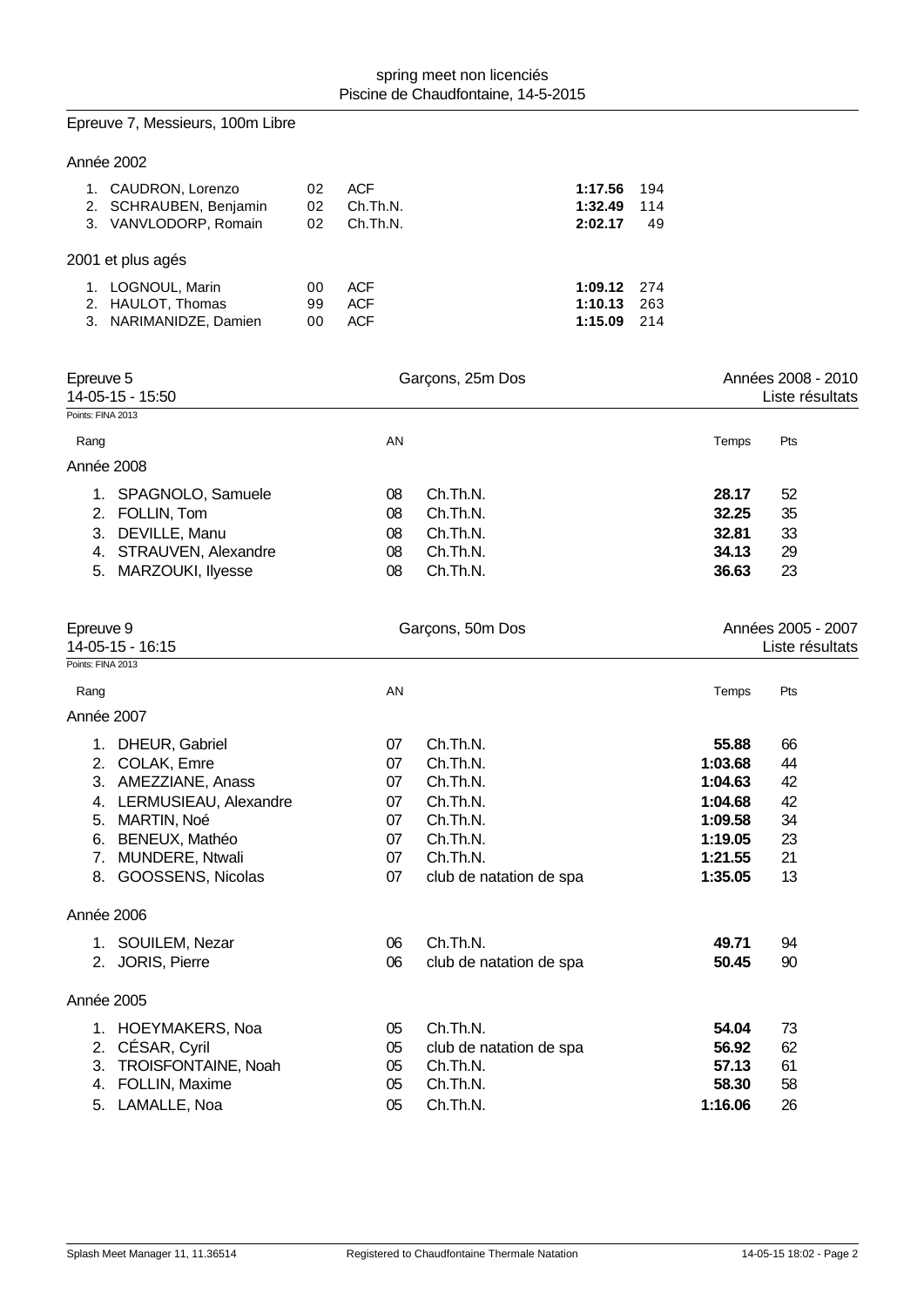| Epreuve 13<br>14-05-15 - 16:55 |                                      |          | Messieurs, 100m Dos  | 2004 et plus agés<br>Liste résultats |                    |          |         |                                       |      |
|--------------------------------|--------------------------------------|----------|----------------------|--------------------------------------|--------------------|----------|---------|---------------------------------------|------|
|                                | Points: FINA 2013                    |          |                      |                                      |                    |          |         |                                       |      |
| Rang                           |                                      | AN       |                      |                                      | Temps              | Pts      |         | 50 <sub>m</sub>                       | 100m |
|                                | Année 2004                           |          |                      |                                      |                    |          |         |                                       |      |
|                                | 1. BASSIS, Romain                    | 04       | Ch.Th.N.             |                                      | 2:09.17            | 54       |         |                                       |      |
|                                | Année 2003                           |          |                      |                                      |                    |          |         |                                       |      |
|                                | 1. DETHIER, Kyllian                  | 03       | <b>ACF</b>           |                                      | 1:55.26            | 76       |         |                                       |      |
|                                | 2. LAFFINEUR, Théo                   | 03       | <b>ACF</b>           |                                      | 2:01.06            | 66       |         |                                       |      |
|                                | 3. LECLERE, Hugo<br>4. PAQUAY, Pablo | 03<br>03 | Ch.Th.N.<br>Ch.Th.N. |                                      | 2:14.03<br>2:14.79 | 48<br>47 |         |                                       |      |
|                                | 5. MAREELS, Arthur                   | 03       | Ch.Th.N.             |                                      | 2:19.47            | 43       |         |                                       |      |
|                                | Année 2002                           |          |                      |                                      |                    |          |         |                                       |      |
|                                | 1. CAUDRON, Lorenzo                  | 02       | <b>ACF</b>           |                                      | 1:34.99            | 136      |         |                                       |      |
|                                | 2. VANVLODORP, Romain                | 02       | Ch.Th.N.             |                                      | 2:47.08            | 25       |         |                                       |      |
|                                | 2001 et plus agés                    |          |                      |                                      |                    |          |         |                                       |      |
|                                | 1. HAULOT, Thomas                    | 99       | <b>ACF</b>           |                                      | 1:25.80            | 185      |         |                                       |      |
|                                | 2. LOGNOUL, Marin                    | 00       | <b>ACF</b>           |                                      | 1:26.24            | 182      |         |                                       |      |
|                                | 3. NARIMANIDZE, Damien               | 00       | <b>ACF</b>           |                                      | 1:38.40            | 123      |         |                                       |      |
|                                | Epreuve 11<br>14-05-15 - 16:30       |          |                      | Garçons, 25m Brasse                  |                    |          |         | Années 2008 - 2010<br>Liste résultats |      |
|                                | Points: FINA 2013                    |          |                      |                                      |                    |          |         |                                       |      |
| Rang                           |                                      |          | AN                   |                                      |                    |          | Temps   | Pts                                   |      |
|                                | Année 2008                           |          |                      |                                      |                    |          |         |                                       |      |
|                                | 1. SPAGNOLO, Samuele                 |          | 08                   | Ch.Th.N.                             |                    |          | 33.69   | 41                                    |      |
|                                | 2. STRAUVEN, Alexandre               |          | 08                   | Ch.Th.N.                             |                    |          | 49.14   | 13                                    |      |
|                                | Epreuve 15                           |          |                      | Garçons, 50m Brasse                  |                    |          |         | Années 2005 - 2007                    |      |
|                                | 14-05-15 - 17:15                     |          |                      |                                      |                    |          |         | Liste résultats                       |      |
|                                | Points: FINA 2013                    |          |                      |                                      |                    |          |         |                                       |      |
| Rang                           |                                      |          | AN                   |                                      |                    |          | Temps   | Pts                                   |      |
|                                | Année 2007                           |          |                      |                                      |                    |          |         |                                       |      |
|                                | 1. COLAK, Emre                       |          | 07                   | Ch.Th.N.                             |                    |          | 1:07.79 | 51                                    |      |
|                                | 2. DHEUR, Gabriel                    |          | 07                   | Ch.Th.N.                             |                    |          | 1:10.16 | 46                                    |      |
|                                | 3. LERMUSIEAU, Alexandre             |          | 07                   | Ch.Th.N.                             |                    |          | 1:27.95 | 23                                    |      |
|                                | 4. AMEZZIANE, Anass                  |          | 07                   | Ch.Th.N.                             |                    |          | 1:30.48 | 21                                    |      |
|                                | 5. MUNDERE, Ntwali                   |          | 07                   | Ch.Th.N.                             |                    |          | 2:02.10 | 8                                     |      |
|                                | Année 2006                           |          |                      |                                      |                    |          |         |                                       |      |
|                                | 1. DOYEN, Noe                        |          | 06                   | club de natation de spa              |                    |          | 56.36   | 89                                    |      |
|                                | 2. JORIS, Pierre                     |          | 06                   | club de natation de spa              |                    |          | 1:02.43 | 66                                    |      |
|                                | SOUILEM, Nezar<br>3.                 |          | 06                   | Ch.Th.N.                             |                    |          | 1:06.22 | 55                                    |      |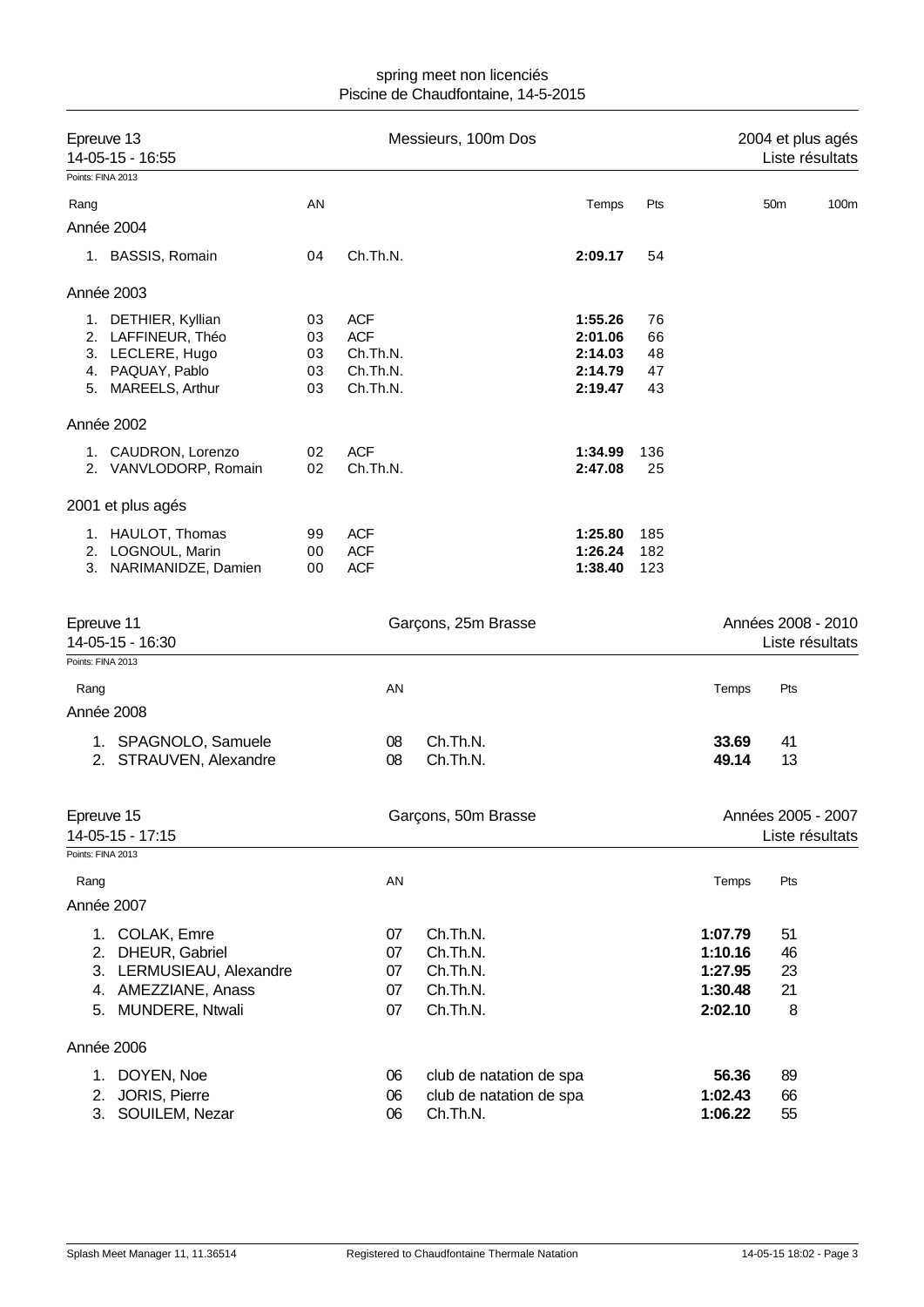# Epreuve 15, Garçons, 50m Brasse

Année 2005

| 1. HOEYMAKERS, Noa | 05 | Ch.Th.N.                | 1:08.75 | 49   |
|--------------------|----|-------------------------|---------|------|
| 2. FOLLIN, Maxime  |    | 05 Ch.Th.N.             | 1:17.64 | - 34 |
| 3. LAMALLE, Noa    |    | 05 Ch.Th.N.             | 1:18.21 | -33  |
| 4. CÉSAR, Cyril    | 05 | club de natation de spa | 1:19.79 | - 31 |

| Epreuve 17<br>14-05-15 - 17:30 |                                                                                                         | Messieurs, 100m Brasse     |                                                              |                      |                                                     |                             |                  | 2004 et plus agés<br>Liste résultats |                                       |  |
|--------------------------------|---------------------------------------------------------------------------------------------------------|----------------------------|--------------------------------------------------------------|----------------------|-----------------------------------------------------|-----------------------------|------------------|--------------------------------------|---------------------------------------|--|
|                                | Points: FINA 2013                                                                                       |                            |                                                              |                      |                                                     |                             |                  |                                      |                                       |  |
| Rang                           |                                                                                                         | AN                         |                                                              |                      | Temps                                               | Pts                         |                  | 50 <sub>m</sub>                      | 100m                                  |  |
|                                | Année 2004                                                                                              |                            |                                                              |                      |                                                     |                             |                  |                                      |                                       |  |
|                                | 1. BASSIS, Romain                                                                                       | 04                         | Ch.Th.N.                                                     |                      | 1:59.71                                             | 100                         |                  |                                      |                                       |  |
|                                | Année 2003                                                                                              |                            |                                                              |                      |                                                     |                             |                  |                                      |                                       |  |
|                                | 1. DETHIER, Kyllian<br>2. LAFFINEUR, Théo<br>3. PAQUAY, Pablo<br>4. MAREELS, Arthur<br>5. LECLERE, Hugo | 03<br>03<br>03<br>03<br>03 | <b>ACF</b><br><b>ACF</b><br>Ch.Th.N.<br>Ch.Th.N.<br>Ch.Th.N. |                      | 1:54.47<br>2:01.17<br>2:16.75<br>2:28.95<br>2:41.13 | 114<br>96<br>67<br>52<br>41 |                  |                                      |                                       |  |
|                                | Année 2002                                                                                              |                            |                                                              |                      |                                                     |                             |                  |                                      |                                       |  |
|                                | 1. CAUDRON, Lorenzo<br>2. VANVLODORP, Romain<br>3. SCHRAUBEN, Benjamin                                  | 02<br>02<br>02             | <b>ACF</b><br>Ch.Th.N.<br>Ch.Th.N.                           |                      | 1:49.88<br>2:04.84<br>2:08.39                       | 129<br>88<br>81             |                  |                                      |                                       |  |
|                                | 2001 et plus agés                                                                                       |                            |                                                              |                      |                                                     |                             |                  |                                      |                                       |  |
|                                | 1. LOGNOUL, Marin<br>2. HAULOT, Thomas<br>3. NARIMANIDZE, Damien                                        | 00<br>99<br>00             | <b>ACF</b><br><b>ACF</b><br><b>ACF</b>                       |                      | 1:29.64<br>1:33.08<br>1:43.48                       | 238<br>213<br>155           |                  |                                      |                                       |  |
|                                | Epreuve 2<br>14-05-15 - 15:30                                                                           |                            |                                                              | Filles, 25m Libre    |                                                     |                             |                  |                                      | Années 2008 - 2010<br>Liste résultats |  |
|                                | Points: FINA 2013                                                                                       |                            |                                                              |                      |                                                     |                             |                  |                                      |                                       |  |
| Rang                           |                                                                                                         |                            | AN                                                           |                      |                                                     |                             | Temps            | Pts                                  |                                       |  |
|                                | Année 2008                                                                                              |                            |                                                              |                      |                                                     |                             |                  |                                      |                                       |  |
|                                | 1. DAVID, Ryanna                                                                                        |                            | 08                                                           | Ch.Th.N.             |                                                     |                             | 20.39            | 141                                  |                                       |  |
|                                | Epreuve 4<br>14-05-15 - 15:40                                                                           |                            |                                                              | Filles, 50m Libre    |                                                     |                             |                  |                                      | Années 2005 - 2007<br>Liste résultats |  |
|                                | Points: FINA 2013                                                                                       |                            |                                                              |                      |                                                     |                             |                  |                                      |                                       |  |
| Rang                           | Année 2007                                                                                              |                            | AN                                                           |                      |                                                     |                             | Temps            | Pts                                  |                                       |  |
|                                | 1. HENDRICK, Line<br>2. MOES, Margaux                                                                   |                            | 07<br>07                                                     | Ch.Th.N.<br>Ch.Th.N. |                                                     |                             | 45.54<br>1:08.98 | 133<br>38                            |                                       |  |

3. SAUVAGE, Sarah 07 Ch.Th.N. **1:18.04** 26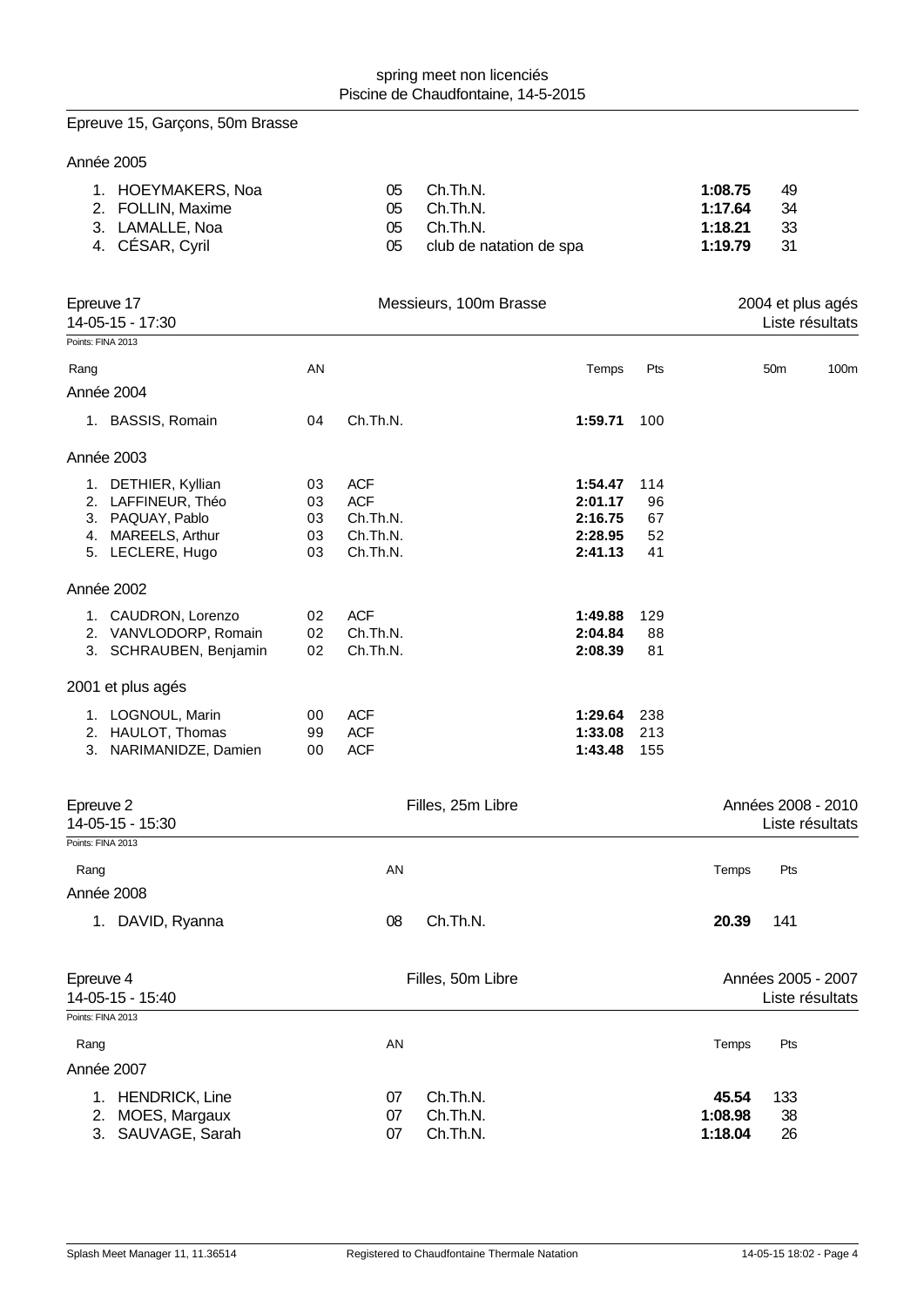# Epreuve 4, Filles, 50m Libre

## Année 2006

|            | 1. DAVID, Sarah     | 06 | Ch.Th.N.                | 41.22   | 179 |
|------------|---------------------|----|-------------------------|---------|-----|
|            | 2. LEGROS, Julie    | 06 | Ch.Th.N.                | 43.43   | 153 |
|            | 3. CHABOT, Camille  | 06 | Ch.Th.N.                | 46.06   | 128 |
|            | 4. HOEYMAKERS, Léna | 06 | Ch.Th.N.                | 57.77   | 65  |
|            | 5. MARTIN, Juliette | 06 | Ch.Th.N.                | 1:04.94 | 45  |
| Année 2005 |                     |    |                         |         |     |
|            | 1. GOOSSENS, Emma   | 05 | club de natation de spa | 38.55   | 219 |
|            | 2. JAMAR, Laura     | 05 | Ch.Th.N.                | 43.23   | 155 |
|            | 3. GAVRAY, Zoé      | 05 | Ch.Th.N.                | 44.04   | 147 |

| 4. GASPAR, Celia         | 05. | club de natation de spa | 44.20   | 145  |
|--------------------------|-----|-------------------------|---------|------|
| 5. BONFOND, Charline     | 05. | Ch.Th.N.                | 56.11   | - 71 |
| 6. DELCOMINETTE, Jordane |     | 05 Ch.Th.N.             | 1:04.26 | -47  |
| 7. MARZOUKI Norah        | 05. | Ch.Th.N.                | 1:13.16 | - 32 |

| Epreuve 8<br>14-05-15 - 16:00          |                                                                                                                                                                       |                                              | Dames, 100m Libre                                                                                                                                 | 2004 et plus agés<br>Liste résultats                                                 |                                                     |                 |      |
|----------------------------------------|-----------------------------------------------------------------------------------------------------------------------------------------------------------------------|----------------------------------------------|---------------------------------------------------------------------------------------------------------------------------------------------------|--------------------------------------------------------------------------------------|-----------------------------------------------------|-----------------|------|
| Points: FINA 2013                      |                                                                                                                                                                       |                                              |                                                                                                                                                   |                                                                                      |                                                     |                 |      |
| Rang                                   |                                                                                                                                                                       | AN                                           |                                                                                                                                                   | Temps                                                                                | Pts                                                 | 50 <sub>m</sub> | 100m |
|                                        | Année 2004                                                                                                                                                            |                                              |                                                                                                                                                   |                                                                                      |                                                     |                 |      |
| 2.<br>3.<br>4.<br>6.<br>7.             | 1. LASSANCE, Charlotte<br>DELANNOY, Mélanie<br>THONARD, Fanny<br>DEMUL, Zoé<br>5. REICHLING, Florence<br>DUBOIS, Juliette<br>KRICKEL, Lydie<br>8. JORIS, Cloe         | 04<br>04<br>04<br>04<br>04<br>04<br>04<br>04 | <b>ACF</b><br><b>ACF</b><br>club de natation de spa<br><b>ACF</b><br><b>ACF</b><br>Ch.Th.N.<br>club de natation de spa<br>club de natation de spa | 1:31.65<br>1:32.57<br>1:34.13<br>1:34.60<br>1:37.24<br>1:44.86<br>1:47.30<br>1:51.99 | 172<br>167<br>159<br>156<br>144<br>115<br>107<br>94 |                 |      |
|                                        | Année 2003                                                                                                                                                            |                                              |                                                                                                                                                   |                                                                                      |                                                     |                 |      |
|                                        | 1. LANNERS, Coline<br>2. PIERRE, Eglantine                                                                                                                            | 03<br>03                                     | <b>ACF</b><br><b>ACF</b>                                                                                                                          | 1:27.75<br>1:33.48                                                                   | 196<br>162                                          |                 |      |
|                                        | Année 2002                                                                                                                                                            |                                              |                                                                                                                                                   |                                                                                      |                                                     |                 |      |
|                                        | 1. WATY, Eva<br>2. NERA, Noemie                                                                                                                                       | 02<br>02                                     | <b>ACF</b><br>club de natation de spa                                                                                                             | 1:33.82<br>1:36.23                                                                   | 160<br>148                                          |                 |      |
|                                        | 2001 et plus agés                                                                                                                                                     |                                              |                                                                                                                                                   |                                                                                      |                                                     |                 |      |
| 1.<br>2.<br>3.<br>4.<br>5.<br>6.<br>7. | CAUDRON, Laetitia<br>DIEUDONNÉ, Magda<br>FOCANT, Romane<br><b>VIGNERON, Perrine</b><br>RIECHLING, Héloïse<br>DETHIER, Larissa<br>DUBOIS, Loïse<br>8. WELLENS, Déborah | 00<br>01<br>97<br>99<br>01<br>01<br>01<br>01 | <b>ACF</b><br><b>ACF</b><br><b>ACF</b><br><b>ACF</b><br><b>ACF</b><br><b>ACF</b><br><b>ACF</b><br>Ch.Th.N.                                        | 1:21.93<br>1:22.13<br>1:23.45<br>1:26.32<br>1:30.86<br>1:31.77<br>1:33.98<br>2:01.96 | 241<br>239<br>228<br>206<br>176<br>171<br>159<br>73 |                 |      |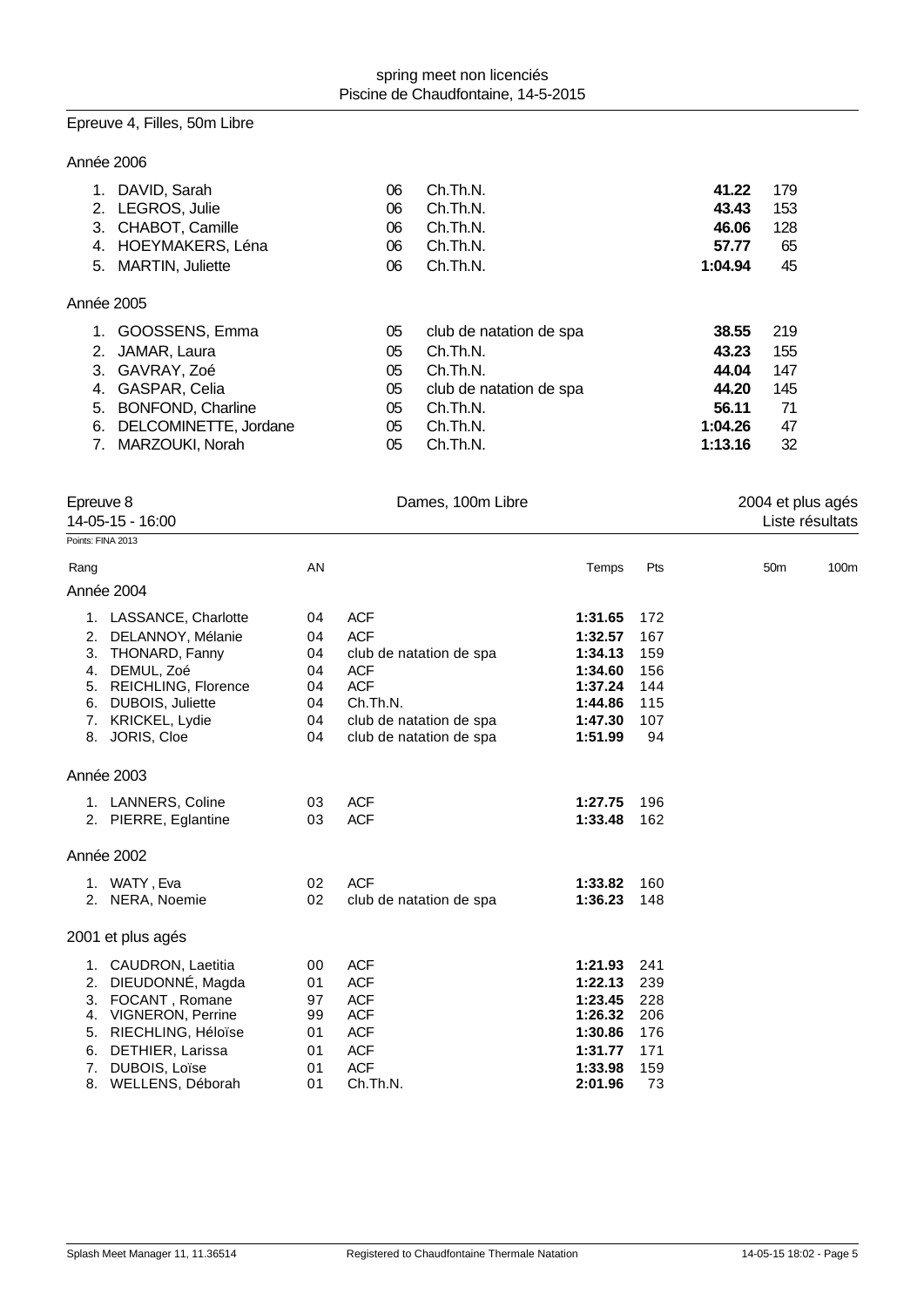| Epreuve 6<br>Points: FINA 2013 | 14-05-15 - 15:50                                  |          |                        | Filles, 25m Dos         |                    |                    | Années 2008 - 2010 | Liste résultats |
|--------------------------------|---------------------------------------------------|----------|------------------------|-------------------------|--------------------|--------------------|--------------------|-----------------|
| Rang                           |                                                   |          | AN                     |                         |                    | Temps              | Pts                |                 |
| Année 2009                     |                                                   |          |                        |                         |                    |                    |                    |                 |
|                                | 1. FORTEMPS, Florine                              |          | 09                     | Ch.Th.N.                |                    | 42.52              | 23                 |                 |
| Année 2008                     |                                                   |          |                        |                         |                    |                    |                    |                 |
|                                | 1. DAVID, Ryanna                                  |          | 08                     | Ch.Th.N.                |                    | 24.46              | 121                |                 |
|                                | 2. MELIN, Lalou                                   |          | 08                     | Ch.Th.N.                |                    | 32.97              | 49                 |                 |
| Epreuve 10                     | 14-05-15 - 16:25                                  |          |                        | Filles, 50m Dos         |                    |                    | Années 2005 - 2007 | Liste résultats |
| Points: FINA 2013              |                                                   |          |                        |                         |                    |                    |                    |                 |
| Rang                           |                                                   |          | AN                     |                         |                    | Temps              | Pts                |                 |
| Année 2007                     |                                                   |          |                        |                         |                    |                    |                    |                 |
|                                | 1. HENDRICK, Line                                 |          | 07                     | Ch.Th.N.                |                    | 56.18              | 95                 |                 |
|                                | 2. SAUVAGE, Sarah                                 |          | 07                     | Ch.Th.N.                |                    | 1:10.68            | 48                 |                 |
|                                | 3. MOES, Margaux                                  |          | 07                     | Ch.Th.N.                |                    | 1:13.11            | 43                 |                 |
| Année 2006                     |                                                   |          |                        |                         |                    |                    |                    |                 |
|                                | 1. DAVID, Sarah                                   |          | 06                     | Ch.Th.N.                |                    | 47.20              | 161                |                 |
| 2.                             | MARTIN, Juliette                                  |          | 06                     | Ch.Th.N.                |                    | 49.64              | 138                |                 |
|                                | 3. LEGROS, Julie                                  |          | 06                     | Ch.Th.N.                |                    | 50.62              | 130                |                 |
| 4.                             | CHABOT, Camille<br>5. HOEYMAKERS, Léna            |          | 06<br>06               | Ch.Th.N.<br>Ch.Th.N.    |                    | 54.96<br>1:01.23   | 102<br>73          |                 |
|                                | 6. ROEBROEKS, Aurore                              |          | 06                     | Ch.Th.N.                |                    | 1:07.23            | 55                 |                 |
| Année 2005                     |                                                   |          |                        |                         |                    |                    |                    |                 |
|                                | 1. JAMAR, Laura                                   |          | 05                     | Ch.Th.N.                |                    | 49.64              | 138                |                 |
|                                | 2. GAVRAY, Zoé                                    |          | 05                     | Ch.Th.N.                |                    | 50.63              | 130                |                 |
| 3.                             | GOOSSENS, Emma                                    |          | 05                     | club de natation de spa |                    | 51.27              | 125                |                 |
| 4.                             | MOES, Aubane                                      |          | 05                     | Ch.Th.N.                |                    | 56.60              | 93                 |                 |
| 5.<br>6.                       | <b>BONFOND, Charline</b><br>DELCOMINETTE, Jordane |          | 05<br>05               | Ch.Th.N.<br>Ch.Th.N.    |                    | 1:03.37<br>1:08.74 | 66<br>52           |                 |
| 7.                             | MARZOUKI, Norah                                   |          | 05                     | Ch.Th.N.                |                    | 1:12.77            | 44                 |                 |
| Epreuve 14                     | 14-05-15 - 17:05                                  |          |                        | Dames, 100m Dos         |                    |                    | 2004 et plus agés  | Liste résultats |
| Points: FINA 2013              |                                                   |          |                        |                         |                    |                    |                    |                 |
| Rang                           |                                                   | AN       |                        |                         | Temps              | Pts                | 50 <sub>m</sub>    | 100m            |
| Année 2004                     |                                                   |          |                        |                         |                    |                    |                    |                 |
|                                | 1. THONARD, Fanny<br>2. LASSANCE, Charlotte       | 04<br>04 | <b>ACF</b>             | club de natation de spa | 1:43.86<br>1:43.89 | 150<br>150         |                    |                 |
| 3.                             | DEMUL, Zoé                                        | 04       | <b>ACF</b>             |                         | 1:49.08            | 129                |                    |                 |
| 4.                             | DELANNOY, Mélanie                                 | 04       | <b>ACF</b>             |                         | 1:51.59            | 121                |                    |                 |
|                                | 5. DUBOIS, Juliette                               | 04       | Ch.Th.N.               |                         | 1:58.30            | 101                |                    |                 |
| 7.                             | 6. REICHLING, Florence<br>MUNDERE, Kinja          | 04<br>04 | <b>ACF</b><br>Ch.Th.N. |                         | 2:00.54<br>2:21.52 | 96<br>59           |                    |                 |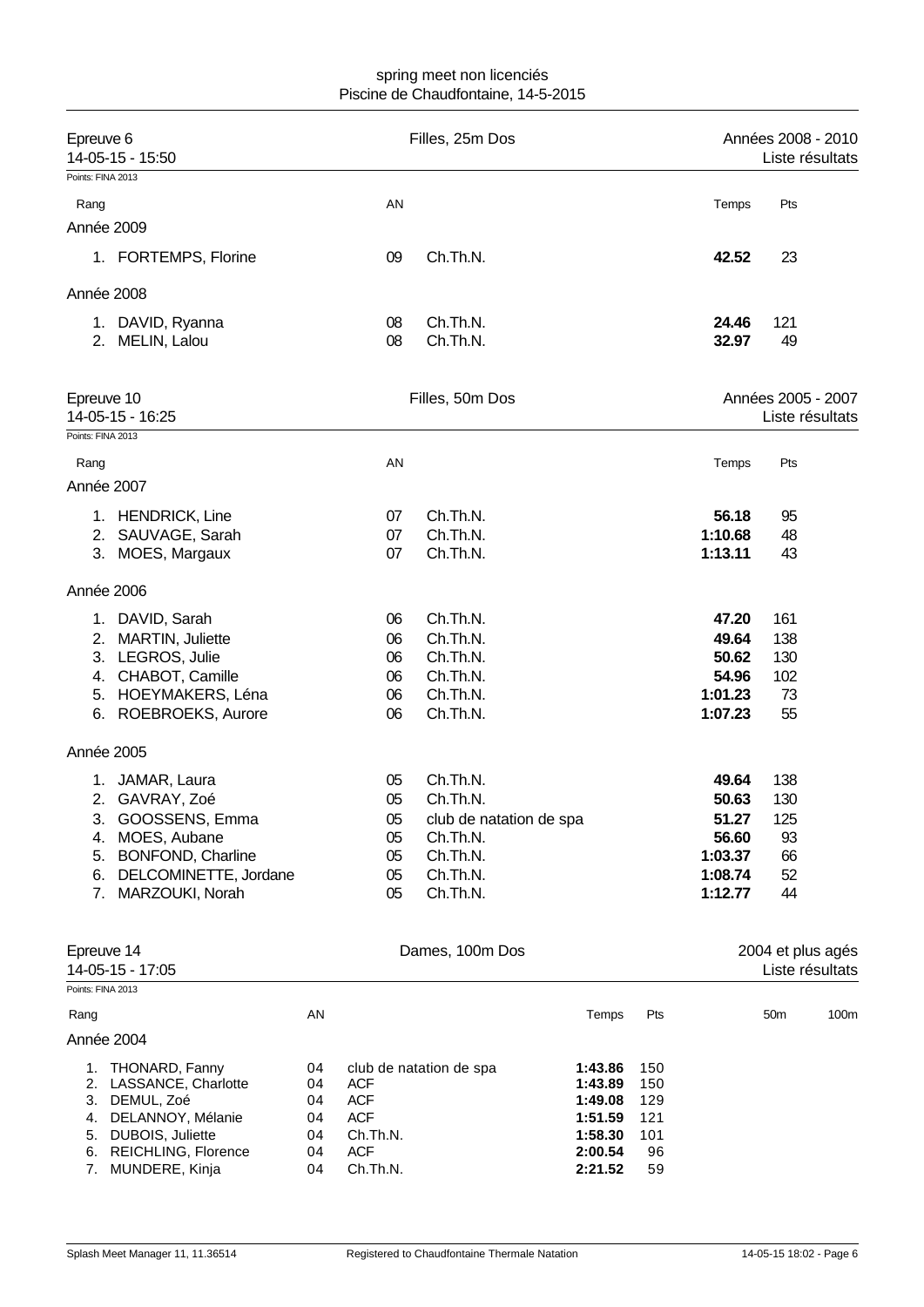| Epreuve 14, Dames, 100m Dos                                                                                                                                      |                                        |                                                                                                |                                                                                                                |                                                                           |                                               |                                                                   |                                            |
|------------------------------------------------------------------------------------------------------------------------------------------------------------------|----------------------------------------|------------------------------------------------------------------------------------------------|----------------------------------------------------------------------------------------------------------------|---------------------------------------------------------------------------|-----------------------------------------------|-------------------------------------------------------------------|--------------------------------------------|
| Année 2003                                                                                                                                                       |                                        |                                                                                                |                                                                                                                |                                                                           |                                               |                                                                   |                                            |
| 1. LANNERS, Coline<br>2. PIERRE, Eglantine                                                                                                                       | 03<br>03                               | <b>ACF</b><br><b>ACF</b>                                                                       |                                                                                                                | 1:41.02<br>1:49.47                                                        | 163<br>128                                    |                                                                   |                                            |
| Année 2002                                                                                                                                                       |                                        |                                                                                                |                                                                                                                |                                                                           |                                               |                                                                   |                                            |
| 1. WATY, Eva                                                                                                                                                     | 02                                     | <b>ACF</b>                                                                                     |                                                                                                                | 1:49.96                                                                   | 126                                           |                                                                   |                                            |
| 2001 et plus agés                                                                                                                                                |                                        |                                                                                                |                                                                                                                |                                                                           |                                               |                                                                   |                                            |
| 1. CAUDRON, Laetitia<br>2. VIGNERON, Perrine<br>3. DIEUDONNÉ, Magda<br>4. RIECHLING, Héloïse<br>5. DUBOIS, Loïse<br>6. FOCANT, Romane<br>7. DETHIER, Larissa     | 00<br>99<br>01<br>01<br>01<br>97<br>01 | <b>ACF</b><br><b>ACF</b><br><b>ACF</b><br><b>ACF</b><br><b>ACF</b><br><b>ACF</b><br><b>ACF</b> |                                                                                                                | 1:33.75<br>1:35.45<br>1:43.02<br>1:48.46<br>1:50.55<br>1:50.57<br>1:55.86 | 204<br>193<br>154<br>132<br>124<br>124<br>108 |                                                                   |                                            |
| Epreuve 12<br>14-05-15 - 16:30                                                                                                                                   |                                        |                                                                                                | Filles, 25m Brasse                                                                                             |                                                                           |                                               |                                                                   | Années 2008 - 2010<br>Liste résultats      |
| Points: FINA 2013                                                                                                                                                |                                        |                                                                                                |                                                                                                                |                                                                           |                                               |                                                                   |                                            |
| Rang                                                                                                                                                             |                                        | AN                                                                                             |                                                                                                                |                                                                           |                                               | Temps                                                             | Pts                                        |
| Année 2008                                                                                                                                                       |                                        |                                                                                                |                                                                                                                |                                                                           |                                               |                                                                   |                                            |
| 1. DAVID, Ryanna                                                                                                                                                 |                                        | 08                                                                                             | Ch.Th.N.                                                                                                       |                                                                           |                                               | 32.34                                                             | 71                                         |
| Epreuve 16<br>14-05-15 - 17:25                                                                                                                                   |                                        |                                                                                                | Filles, 50m Brasse                                                                                             |                                                                           |                                               |                                                                   | Années 2005 - 2007<br>Liste résultats      |
| Points: FINA 2013                                                                                                                                                |                                        |                                                                                                |                                                                                                                |                                                                           |                                               |                                                                   |                                            |
| Rang                                                                                                                                                             |                                        | AN                                                                                             |                                                                                                                |                                                                           |                                               | Temps                                                             | Pts                                        |
| Année 2007                                                                                                                                                       |                                        |                                                                                                |                                                                                                                |                                                                           |                                               |                                                                   |                                            |
| 1. SAUVAGE, Sarah                                                                                                                                                |                                        | 07                                                                                             | Ch.Th.N.                                                                                                       |                                                                           |                                               | 1:10.74                                                           | 67                                         |
| Année 2006                                                                                                                                                       |                                        |                                                                                                |                                                                                                                |                                                                           |                                               |                                                                   |                                            |
| 1. DAVID, Sarah<br>2. LEGROS, Julie<br>3. CHABOT, Camille<br>4. HOEYMAKERS, Léna                                                                                 |                                        | 06<br>06<br>06<br>06                                                                           | Ch.Th.N.<br>Ch.Th.N.<br>Ch.Th.N.<br>Ch.Th.N.                                                                   |                                                                           |                                               | 53.59<br>56.63<br>1:00.12<br>1:25.91                              | 155<br>131<br>109<br>37                    |
| Année 2005                                                                                                                                                       |                                        |                                                                                                |                                                                                                                |                                                                           |                                               |                                                                   |                                            |
| GOOSSENS, Emma<br>1.<br>2.<br>JAMAR, Laura<br>GASPAR, Celia<br>3.<br>4. GAVRAY, Zoé<br>5. BONFOND, Charline<br>MOES, Aubane<br>6.<br>DELCOMINETTE, Jordane<br>7. |                                        | 05<br>05<br>05<br>05<br>05<br>05<br>05                                                         | club de natation de spa<br>Ch.Th.N.<br>club de natation de spa<br>Ch.Th.N.<br>Ch.Th.N.<br>Ch.Th.N.<br>Ch.Th.N. |                                                                           |                                               | 53.37<br>56.29<br>56.80<br>58.85<br>1:05.98<br>1:16.46<br>1:26.54 | 157<br>133<br>130<br>117<br>83<br>53<br>36 |
| 8.<br>MARZOUKI, Norah                                                                                                                                            |                                        | 05                                                                                             | Ch.Th.N.                                                                                                       |                                                                           |                                               | 2:02.48                                                           | 13                                         |